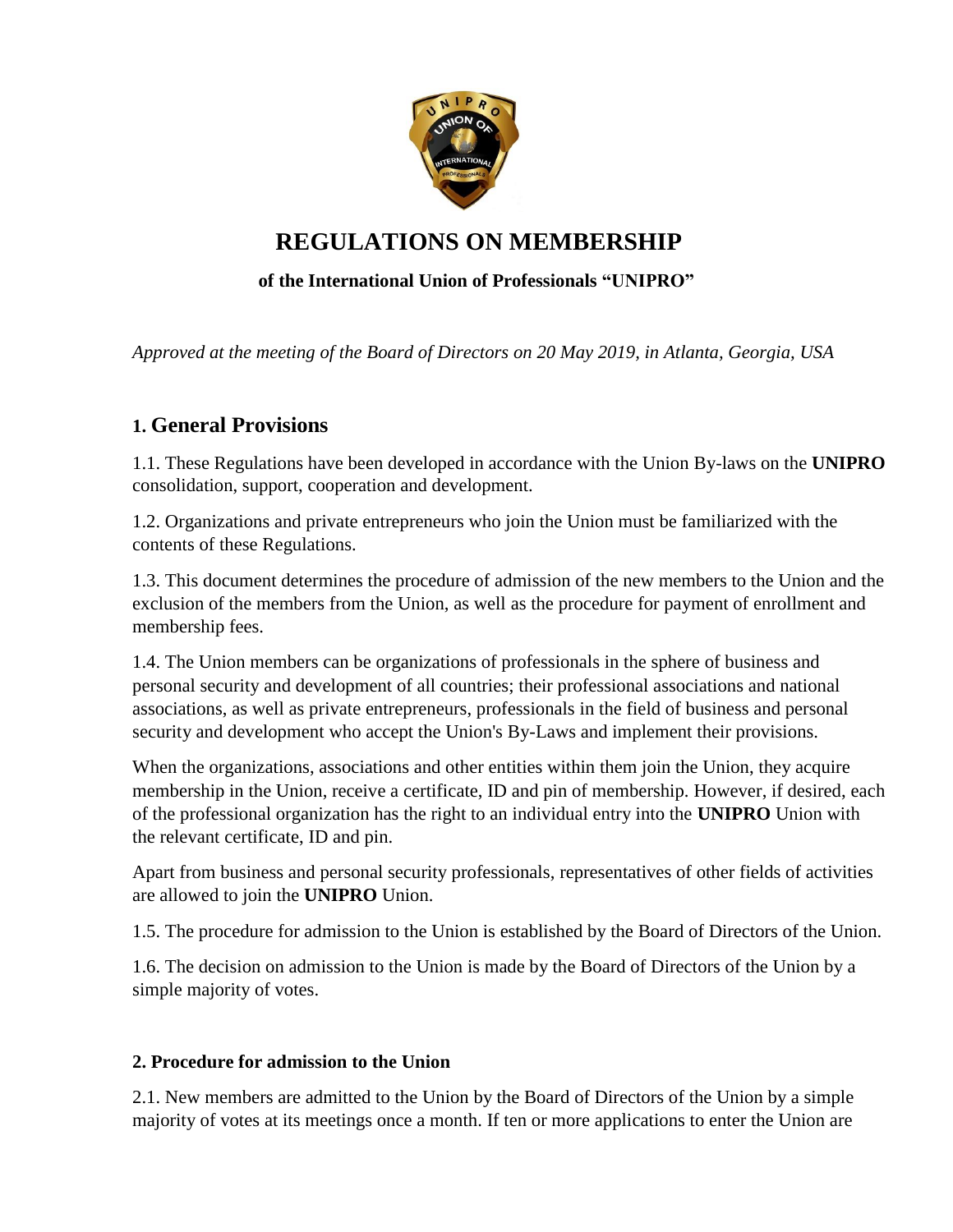received, the term of consideration of applications can be reduced. In this case, the decision is taken by the President of the Union upon receipt of documents from candidates or Regional Coordinators.

2.2. New members are admitted to the Union after filling an online form on the official website of the Union, with attachment of the following documents: a scanned copy of the application on the letterhead of the organization, Profile form, drug free consent, a copy of the By-laws, a copy of the Code of Ethics, a copy of the Regulation on the **UNIPRO** Membership, a copy of the proof of the payment of admission and after receiving a letter of admission to the Union annual membership fee.

2.3. No later than 10 days from the date of submission of the set of documents, the entity that is a prospective member of the Union provides references (in any desired form) from at least two members of the Union or industry professionals.

2.4. At the request of the entity, the documents for admission to the Union are supported by the information materials advertising the activities of the entity or the individual professional and describing their services on paper and electronic media.

2.5. An entity or private entrepreneur shall be considered accepted as a member of the Union from the date of the relevant decision made by the Board of Directors of the Union.

2.6. Upon admission to the union, the entity or private entrepreneur is given an official pin, a certificate of the established form, and an ID card.

2.7. After becoming a member of the Union, the entity or the individual professional is assigned a registration number corresponding to the number of the certificate.

2.8. If an entity changes its organizational and legal form or its name, or in case when one legal entity is replaced by another, becoming the legal successor of its rights and obligations, the entity that is a member of the Union shall undergo a re-registration procedure.

2.9. For the re-registration, the entity shall provide the same documents as for the admission to the Union, with the exception of the proof of admission fee payment.

## **3. Rights and obligations of the members of the Union**

### **3.1. Union members have the right:**

To elect and be elected to the governing and auditing bodies of the Union, through their representatives, or on the proposal of the Regional Coordinator;

To monitor the activities of the governing bodies of the Union by submitting applications claims, complaints and proposals to Board of Directors of the Union;

When it's necessary for their professional activity, to request and receive the information that passes through the governing bodies of the Union;

To enjoy the support of the Union in addressing professional issues, and the protection of their legitimate interests by the Union;

To publish the materials on their professional activities on the Union website;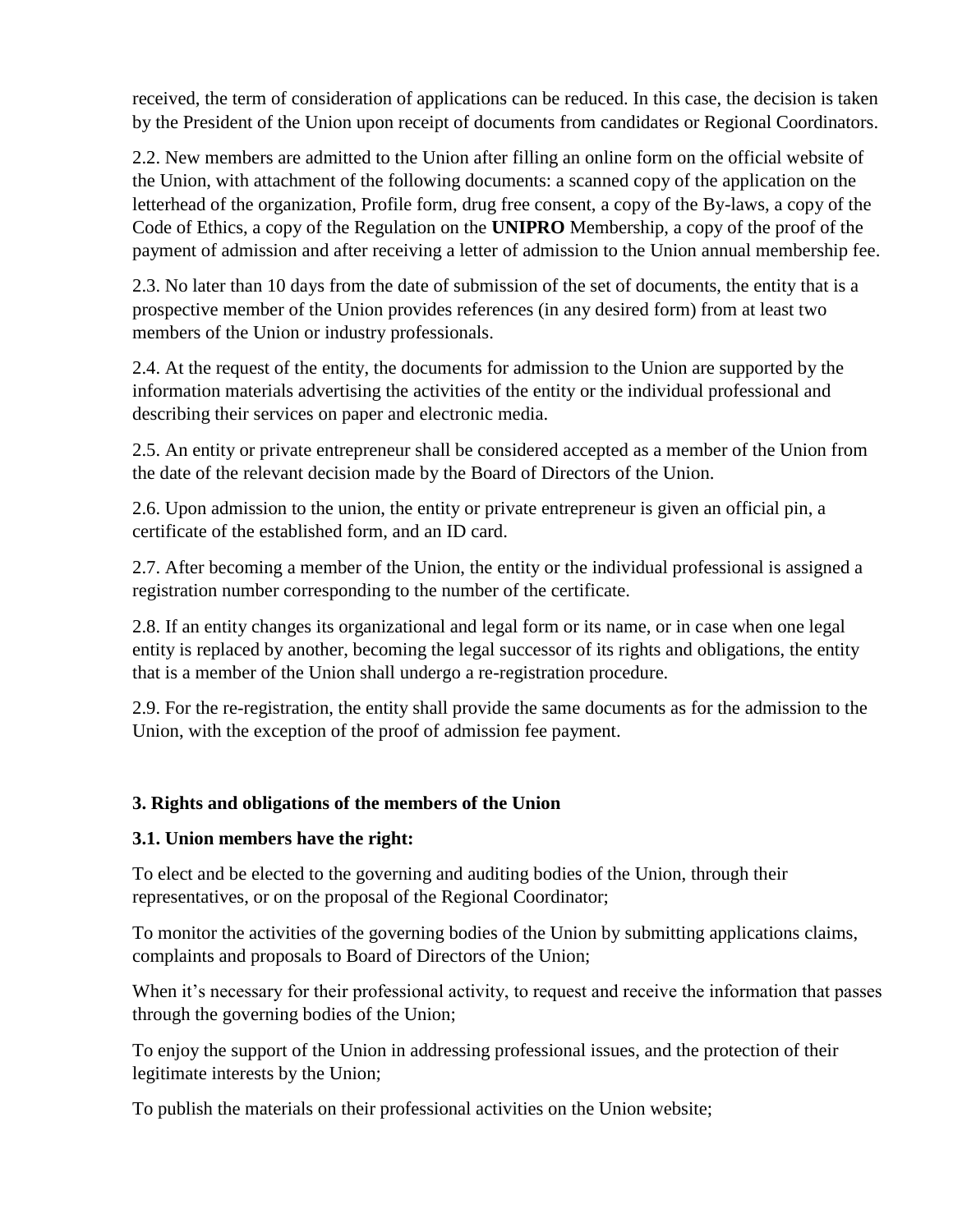To receive advice, expert and legal aid from the Union;

To participate in the Union projects and activities;

To use the insignia of the Union in accordance with the By-laws;

To receive information on the activities of the Union management bodies;

To voluntarily withdraw their membership from the Union;

## **3.2. The Union members undertake:**

To comply with the provisions of the Union By-laws;

To make timely admission, membership and earmarked contributions, the amount and terms of which are determined by the Board of Directors of the Union.

## *Earmarked contributions are intended for the implementation of a specific program or project, are voluntary and are assigned only to the participants of the program or project;*

To observe the rules of the Union and the standards of the profession; the Union Procedures and Regulations, and Code of Ethics of the Union member, do not violate the rights of the members of the Union;

To participate in events organized by the Union;

To participate in Forums and meetings of the Union members;

To implement the decisions of the General Meeting of members of the Union, the Board of Directors, the President of the Union;

To comply with other requirements set by the Union By-laws.

## **4. The procedure for payment of application and membership fees**

4.1. The registration fees are paid on the basis of an application for admission.

When applying for membership of UNIPRO, the candidate pays \$ 150 (Associations, Companies pays \$200) for check background, preparation of all attributes, handling and shipping.

4.2. **The annual membership fee is paid first, basis of an application for admission and a positive result of check background. The following membership fees are to be paid on the day of admission to the membership of the Union, but no later than the first day of the next month.**

4.3**. The amounts of the admission and membership fees are set and can be changed by the Board of Directors of the Union but not more than once a year. On June 1, 2019 the size of the admission fee for individual entrepreneurs is set in the amount of \$150, and the size of the annual membership fee - in the amount of \$125, and for Associations, organizations, admission fee - \$200, and the size of the annual membership fee - \$ 150.**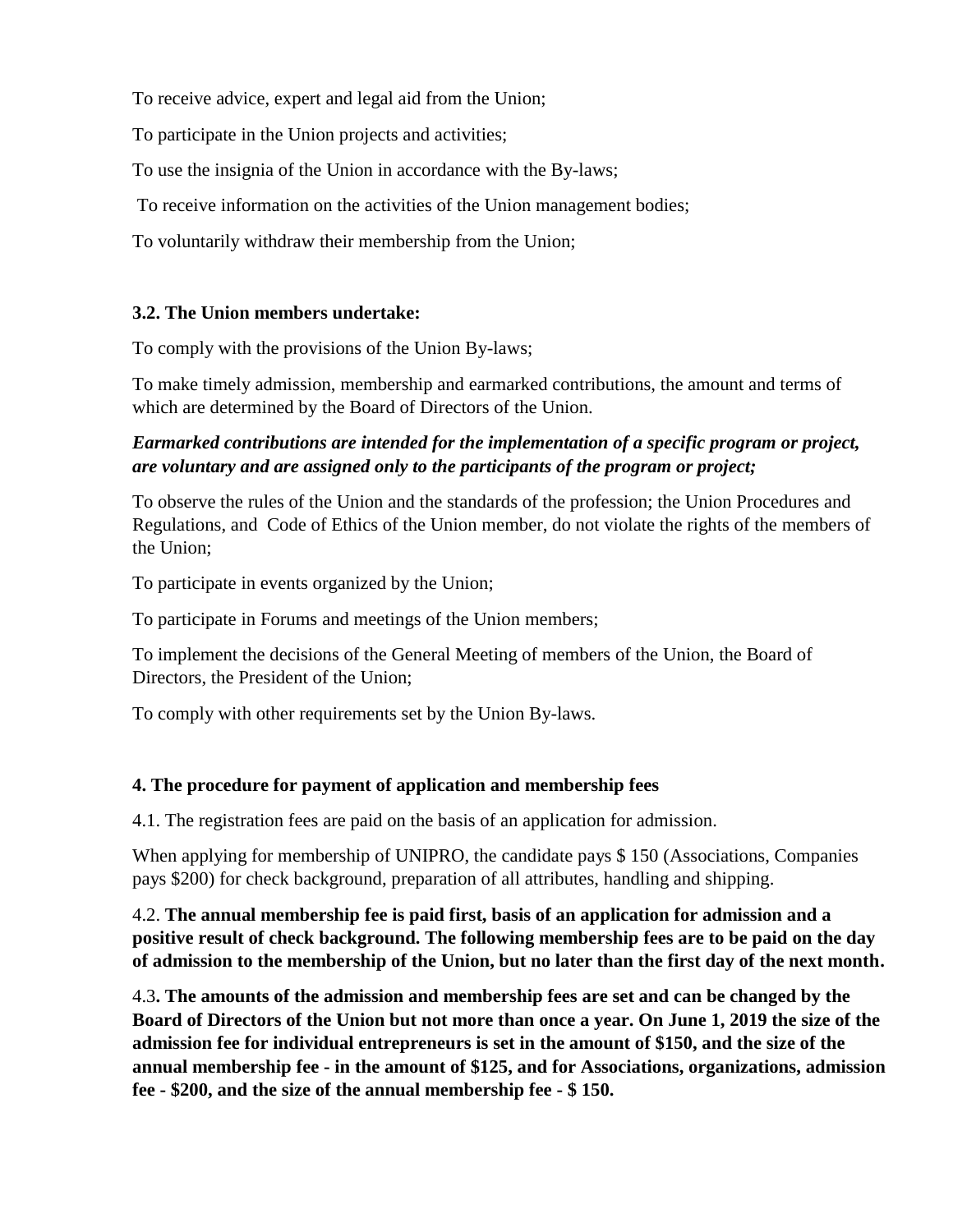## **The established amount of application and annual fees acts as a SPECIAL OFFER until May 31, 2020. Starting June 01, 2020, admission and annual fees will be changed.**

4.4. Admission and membership fees are considered paid at the time when payable amounts are transferred to the Union's account.

4.5. An authorized body that works with Financial Management is responsible for the control of membership fees entering the Union account.

4.6. In case of voluntary withdrawal or expulsion from the Union, the membership and admission fees are non-refundable.

4.7. The members who are in arrears in the payment of their membership fees lose their right to the free provision of services and consultations by the Union until all outstanding payments have been made;

4.8. If the debt is not paid after a period of one month an entry **"Inactive member of the Union"** is made in the membership database**;**

The Board of Directors has the right to exclude a company, organization or private entrepreneur from members of the Union.

### **5. Withdrawal from the Union**

5.1. A Member of the Union wishing to voluntarily withdraw from the Union submits an application to the President of the Union, setting out the reasons for withdrawal.

5.2. A Member of the Union shall be deemed to have withdrawn from the Union from the date of registration of the application.

No decision of the Board of Directors is required to exit from the Union.

### **6. Exclusion from the Union**

6.1. Member State may be excluded from the Union by the decision of the Board of Directors made by a simple majority of votes of the present members of the Union, in the following cases:

Violation of the Union By-laws;

Non-payment of admission, membership and specific-purpose contributions (fees) within the set period of time;

Carrying out activities in violation of the current legislation of the country or compromising the objectives of the Union;

Systematic failure to perform duties specified in the Union By-laws;

Violation of the rights or interests of the Union;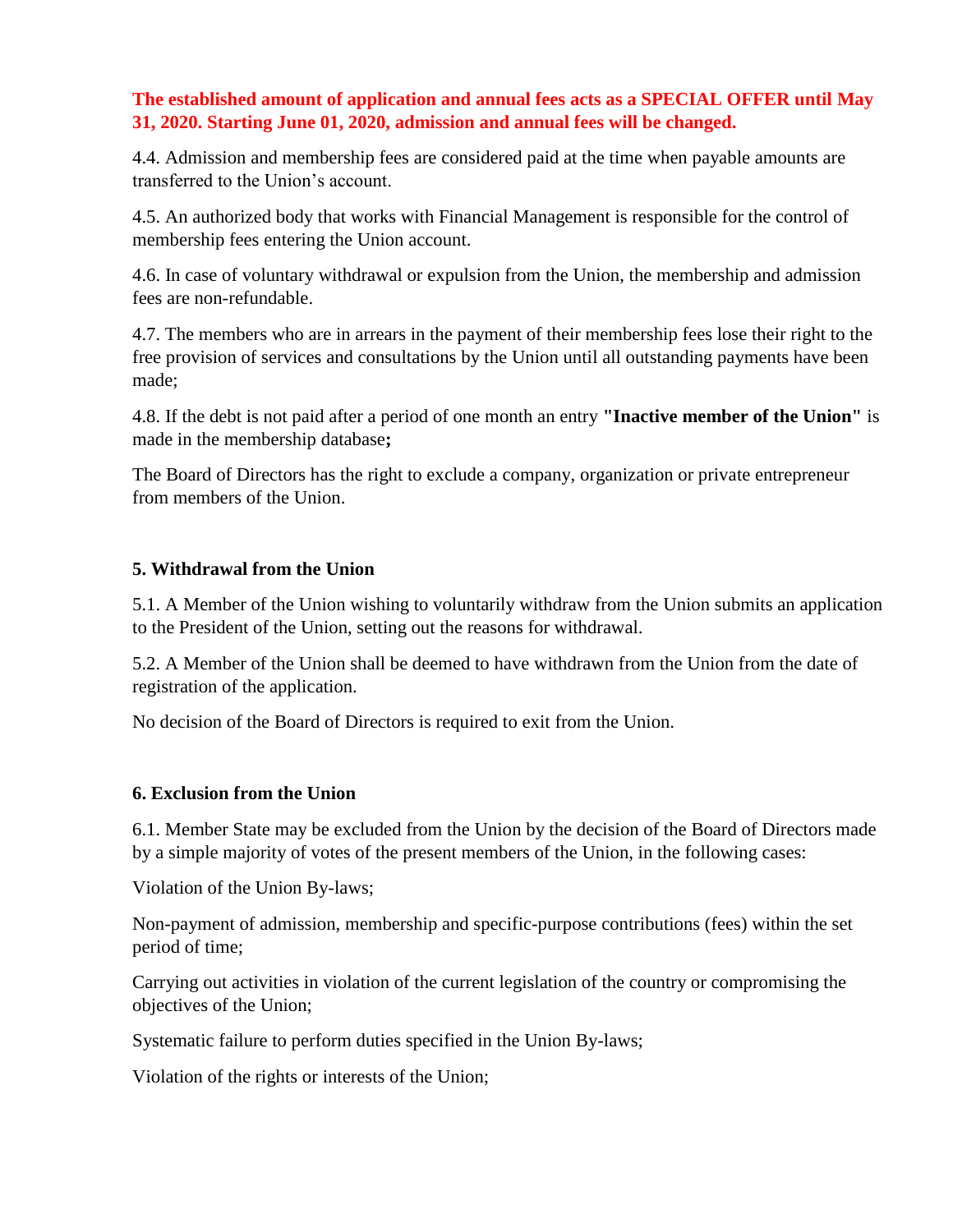When the Union is unformed about the initiation of criminal proceedings against the member of the Union.

#### **6.2. Procedure for exclusion of members of the Union:**

Exclusion from the Union can be initiated by any member of the Board of Directors;

The decision to exclude a member from the Union is made in the form of a written document;

The final decision on exclusion of a member from the Union is passed by the Board of Directors of the Union.

A Member of the Union is deemed to be excluded from the Union from the day following the date of the signing of the decision on his or her exclusion.

6.3. Information about the decision to expel a member for the Union is communicated to the members of the Union at the next meeting of the Board of Directors and is sent to the expelled member of the Union via e-mail or registered mail. A copy of the decision is sent to the Coordinator of the region.

#### **DETAILS**

Short name: **UNIPRO, Inc**.

Full name: Non-Profit Organization - **UNION OF INTERNATIONAL PROFESSIONALS**

Organizational and Legal Form: **Union**

State Registration Number: **19065820**

BANK - **FIRST CITIZEN BANK**, Atlanta, GA, USA Settlement account: **009063018663**

Legal address: 5881 Sentinal Walk Court, Norcross, GA 30093, USA

Current address: 5881 Sentinal Walk Court, Norcross, GA 30093, USA

Phone: +1 (404) 512- 5250, +1 (678) 246-9595

Website: [www.uniproglobal.com](http://www.uniproglobal.com/)

Email: [unipro.usa007@gmail.com](mailto:unipro.usa007@gmail.com)

The title of the post of the Union Head having signatory power: **The President**

Last name, first name and patronymic of the Union Head having signatory power: **Kusaev Eduard Hananielovich**

### **PURPOSE OF PAYMENT**

To pay the admission fee, please enter "Admission fee for the **UNIPRO** Union" in the "Basis for payment" column.